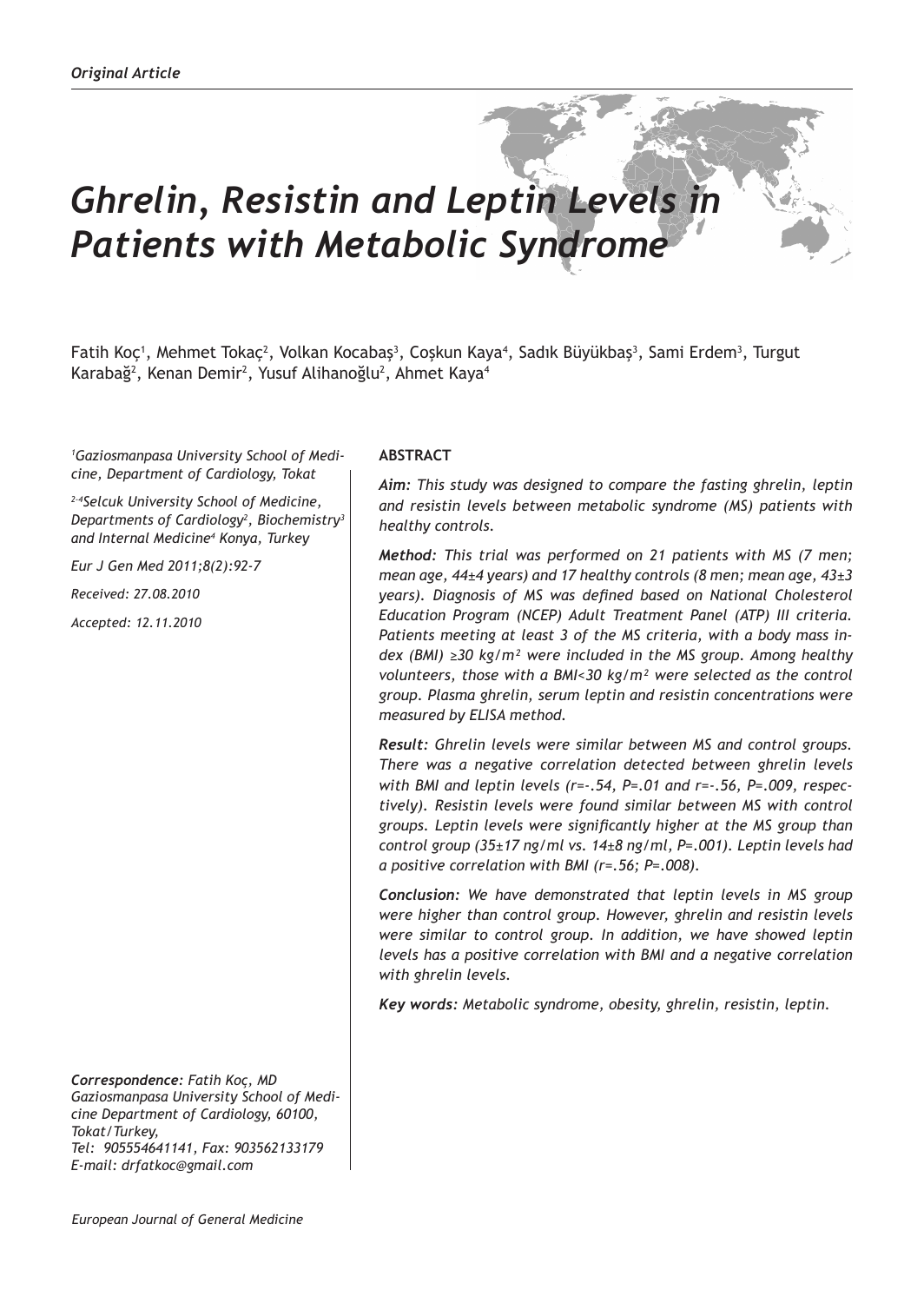#### *Metabolik Sendromlu Hastalarda Grelin, Rezistin ve Leptin Düzeyleri*

*Amaç: Bu çalışmada metabolik sendromlu (MS) hastalar ile sağlıklı kontroller arasında açlık ghrelin, leptin ve resistin düzeylerinin karşılaştırılması amaçlanmıştır.*

*Metod: Çalışmaya 21 MS hastası (7 erkek; ortalama yaş, 44±4) ve 17 sağlıklı kontrol (8 erkek; ortalama yaş 43±3) alınmıştır. MS tanısı Ulusal Kolesterol Eğitim Programı (NCEP) Erişkin Tedavi Paneli (ATP) III kriterlerine göre tanımlandı. MS karşılama kriterlerinden en az 3'üne sahip olan ve beden kitle indeksi (BKI) ≥30 kg/m² olan hastalar MS grubuna seçildi. Sağlıklı gönüllüler arasında BKI <30 kg/m² olanlar kontrol grubu olarak seçildi. Plazma ghrelin, leptin ve resistin düzeyleri ELISA yöntemi ile ölçüldü.*

*Bulgular:Ghrelin düzeyleri MS ve kontrol grupları arasında benzerdi. Ghrelin ve Leptin seviyeleri ile BKİ arasında negatif bir ilişki tespit edildi (r=-.54, P=.01 ve r=-.56, p= 0.009, sırasıyla). Resistin düzeyleri kontrol grubu ile MS arasında benzer bulundu. Leptin düzeyleri kontrol grubuna göre MS grubunda (35±17 ng/ml ve 14±8 ng/ml, p= 0.001) anlamlı derecede daha yüksek bulundu. Leptin düzeyleri ile BKİ arasında pozitif korelasyon vardı (r =0.56; p= 0.008). Biz MS grubunda leptin düzeylerinin kontrol grubuna göre daha yüksek olduğunu gösterdik. Ancak, ghrelin ve resistin düzeyleri kontrol grubuna benzerdi.* 

*Sonuç: Sonuç olarak biz leptin düzeyleri ile BKİ arasında pozitif bir ilişki olduğunu ve ghrelin seviyeleri ile negatif ilişkili olduğunu gösterdik.*

*Anahtar kelimeler: Metabolik sendrom, obezite, ghrelin, resistin, leptin*

#### **INTRODUCTION**

Obesity is a community health problem affecting over one billion adult persons worldwide (1). Obesity is closely related to insulin resistance, hiperinsulinemia, glucose intolerance, dislipidemia, hypertension (HT), premature atherosclerosis and increased risk for coronary artery disease (CAD). The situation that these abnormalities being together are called insulin resistance syndrome or metabolic syndrome (MS) (2). Although there are many considerations to explain the basis of these metabolic abnormalities, the main mechanism of disease has not been determined yet (3).

It has recently been thought that some new regulatory peptides might be playing a key role on the pathogenesis of MS (4). One of these peptides is ghrelin hormone having a number of metabolic and cardiovascular (CV) effects (5). Ghrelin being an endogenous ligand for the secretory receptor of growth hormone is a peptide hormone secreted by stomach and small bowel (6). Low ghrelin level in blood is related to the components of MS such as obesity, insulin resistance and blood pressure (7). Ghrelin has a direct effect on energy consumption metabolism and increases food intake beside other metabolic properties (8,9). The previous studies have showed that intact ghrelin signals are quite important in occurrence of diet induced obesity. The ghrelin level in obese persons is higher than that of lean individuals and also a negative relationship has been detected between ghrelin level and

body mass index (BMI) (8). Leptin is also a peptide hormone like ghrelin and there is a negative interaction on appetite between leptin and ghrelin (10). Leptin is mainly secreted by adipose tissue and has anorexigenic functions (11). A positive correlation between BMI and leptin has been demonstrated in the previous studies (12). Recently published studies have showed that leptin secretion has a significant effect on central regulation as much as ghrelin (13). Ghrelin is down regulated by insulin and leptin in human obesity. Therefore, leptin and ghrelin have a key role on development of MS and diabetes mellitus (DM) while genetic, environmental and hormonal factors are affecting the process (10). Resistin is a new adipocytokin and mainly secreted by adipose tissue and peripheral mononuclear blood cells in human (14-16). It has been claimed that this molecule is related to metabolic signals, inflammation, and atherosclerosis. Its expression is up regulated by proinflammatory cytokines. There are some studies referring to the role of this molecule in obesity, insulin resistance and increase in blood glucose level (14).

The aim of this study is to investigate the levels of ghrelin, resistin and leptin in patients with MS, and to show the association with the parameters of MS.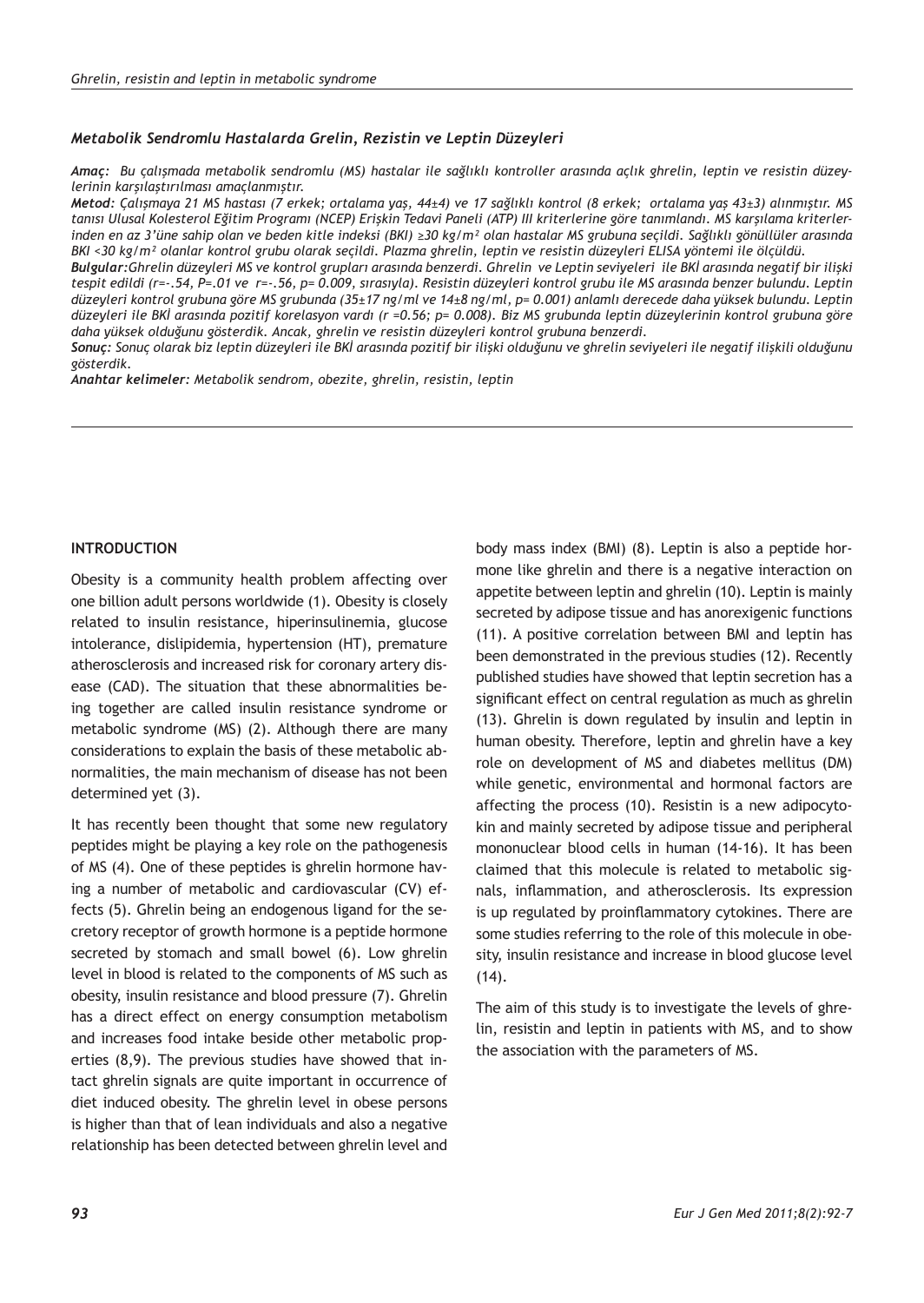|                               | Metabolic Syndrome | Control             | p value |  |
|-------------------------------|--------------------|---------------------|---------|--|
|                               | n:21               | n:17                |         |  |
| Age (years)                   | $44+4.0$           | $43+3.0$            | 0.12    |  |
| Gender (male/female)          | 7/14               | 8/9                 | 0.39    |  |
| Waist circumference (cm)      | $113 \pm 12$       | $85+9.0$            | 0.001   |  |
| Body mass index $(kq/m2)$     | $36 + 5.0$         | $25+2.0$            | 0.001   |  |
| Blood pressures (mmHg)        |                    |                     |         |  |
| Systolic                      | $142 \pm 16$       | $118 + 6.0$         | 0.001   |  |
| Diastolic                     | $95 + 11$          | $83 + 12$           | 0.003   |  |
| Fasting blood glucose (mg/dL) | $102 \pm 13$       | $95 + 10$           | 0.08    |  |
| Total Cholesterol (mg/dL)     | $186 \pm 36$       | $183 + 24$          | 0.77    |  |
| HDL Cholesterol (mg/dL)       | $43+8.0$           | $47+7.0$            | 0.07    |  |
| LDL Cholesterol (mg/dL)       | $114\pm 29$        | $117+25$            | 0.74    |  |
| Triglyceride (mg/dL)          | $161 \pm 82$       | $86 + 38$           | 0.001   |  |
| <b>Study Parameters</b>       |                    |                     |         |  |
| Ghrelin (fmol/mL)             | $127 + 46$         | $158 + 78$          | 0.16    |  |
| Resistin (ng/mL)              | $0.99 \pm 0.41$    | $1.16 \pm 0.48$     | 0.26    |  |
| Leptin (ng/mL)                | $35 + 17$          | 14 <sub>±</sub> 8.0 | 0.001   |  |

*Table 1. Baseline Characteristics and Study Parameters in Metabolic Syndrome and Control Groups* 

#### **MATERIALS AND METHODS**

### **Study Population**

A total of 38 individuals were enrolled in the study after getting consent, including 21 patients with MS (group I, 7 men; mean age, 44±4 years) and 17 healthy controls (group II, 8 men; mean age, 43±3 years). Approval was obtained from the local ethical committee.

Diagnosis of MS was defined based on National Cholesterol Education Program (NCEP) Adult Treatment Panel (ATP) III criteria (17). Patients meeting at least 3 of the MS criteria, with a BMI ≥30 kg/m² were included in the MS group (group I). Body mass index was calculated, dividing the patient weight by the square of height in square meters. Among healthy volunteers, those with a BMI<30 kg/m² were included as the control group (group II). Waist circumference was measured with a soft tape on standing individuals midway between the lost rib and the iliac crest. The blood pressure was measured on both arms by the physician after 15 minutes of resting while the patient was in sitting position and the mean value was obtained. Following 12 hours of fasting, venous blood sample was obtained from all patients and fasting blood glucose (FBG) and lipid panel was measured. Exclusion criteria included coronary cardiac disease history, cardiomyopathy, chronic lung disease, DM, antihypertensive drug use, creatinine >2.0 mg/dl, malignancy.

### **Ghrelin, resistin and leptin measurement**

All obtained serum and plasma samples after overnight fasting (12 hours) were collected from antecubital vein. For Ghrelin measurements blood was directly drawn in to a centrifuge tube that contains 500 U of Aprotinin and 1.25mg of EDTA-2Na per 1 mL of blood. All tubes were immediately centrifuged at 1500 x g for 15 minutes at +4°C. Then plasma samples were separated. For Resistin and Leptin measurements blood samples were obtained in to a serum tube that contains no anti-coagulant. All tubes were waited to let blood clot at room temperature for 30 minutes. Clotted blood centrifuged at 3000  $x$  g for 15 minutes at  $+4$ °C. Then serum samples were separated. All serum and plasma specimens were stored at a - 80°C for approximately 2 months until all samples were collected and analyzed. Plasma Ghrelin and serum Leptin and Resistin concentrations were measured by ELISA method (Linco Research, Missouri, USA) according to the instructions of the manufacturer.

#### **Statistical analysis**

Statistical analysis was performed using designated software (SPSS 13, SPSS Inc., Chicago, Illinois). Continuous variables are expressed as mean±SD. Continuous variables between groups were compared 'Student's t test' or 'Mann-Whitney U' test as appropriate. Categorical variables are presented as absolute values and comparisons were tested using chi-square test. Pearson's correlation test was used to demonstrate the correlations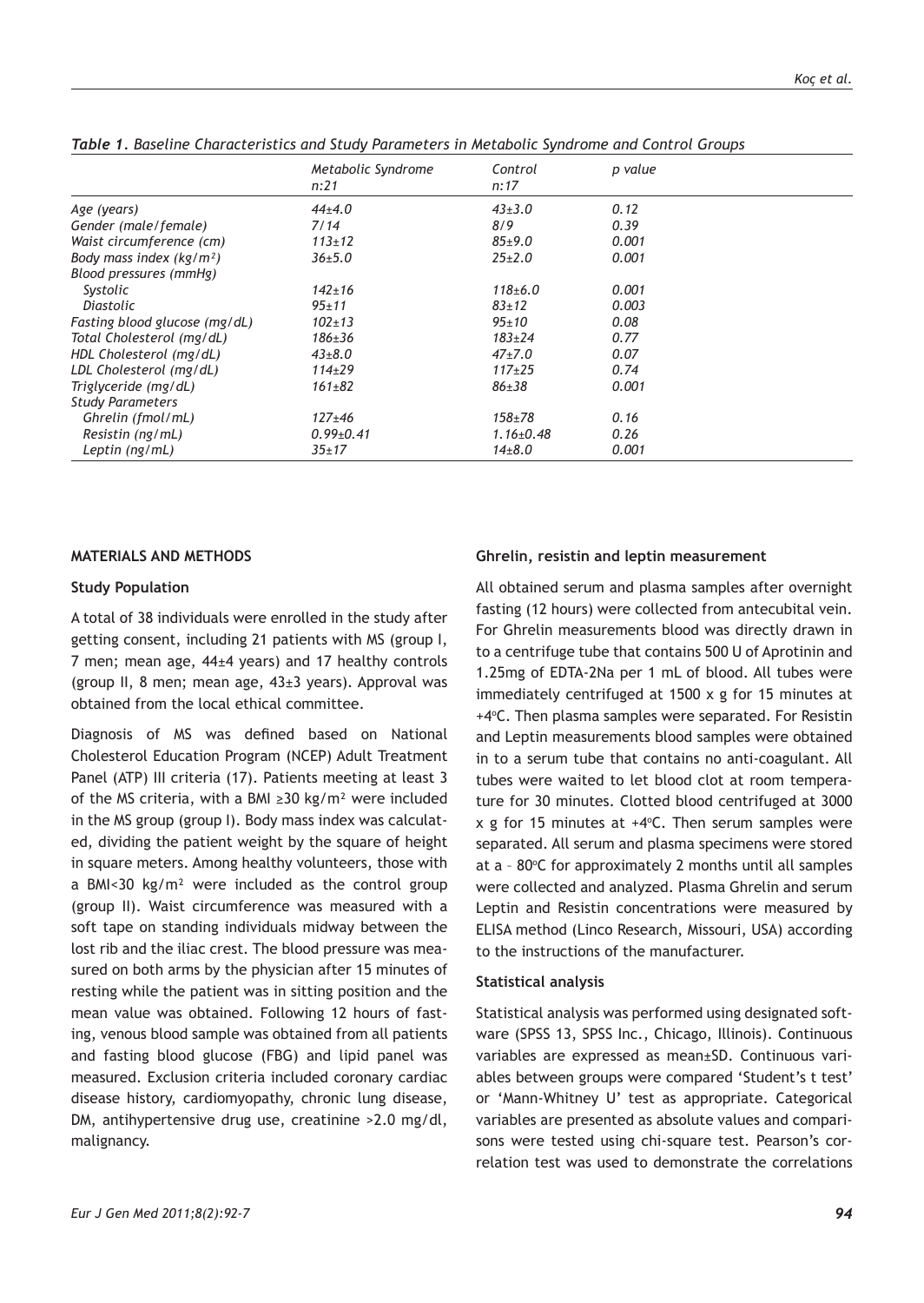

*Figure 1. Correlations were showed among ghrelin, leptin and BMI.* 

between the data exhibiting parametric distribution. A p values <0.05 are considered statistically significant.

## **RESULTS**

# **Clinical Features**

The basic characteristics of groups are presented in Table. There was no difference between the MS and control groups with respect to age and gender. The waist circumference and BMI were significantly higher at the MS group compared to the control group. Systolic and diastolic blood pressure, triglyceride (TG) levels were different between the MS and control group.

#### **Ghrelin, resistin and leptin levels**

Ghrelin, resistin and leptin levels are presented in Table. Ghrelin levels were similar between MS and control groups. There was a negative correlation between ghrelin levels and BMI in MS group (r= -0.54, p= 0.01). Resistin was also found similar between MS and control groups. Leptin levels were significantly higher in MS group compare to control group (p= 0.001). There was a positive correlation between leptin levels and BMI in MS group (r= 0.56, p= 0.008). There was a negative correlation between ghrelin and leptin levels in MS group  $(r= -0.56, p= 0.009)$  (Figure 1). Ghrelin, leptin and resistin were not considerably associated with the other MS parameters such as FBG, HDL cholesterol, TG and blood pressure.

#### **DISCUSSION**

In this study, leptin found considerably higher in patients

with MS than control group. Also a positive correlation between leptin levels and BMI, a negative correlation between leptin and ghrelin levels has been demonstrated (6,10,12). On the other hand, there was no difference for resistin between the MS and control groups.

Even a small but chronically problem to come into existence between energy intake and consumption may be resulted in obesity. Obesity, DM, CAD and hypertension are closely related to increased mortality (18). High level of leptin is an important marker of MS in obese patients. In some studies, it has been shown that obesity, MS, and cardiovascular risk factors are closely associated with increase in leptine level (19). Leptin is a major hormone having properties such as suppression of food intake and making energy consumption increased, however it can also enhance peripheral insulin sensitivity and pancreatic β-cell function independent of these features (1). Leptin level in obese and overweight persons have a positive correlation with BMI, however it has a negative correlation with ghrelin (20). It has been noted in the previous studies that high leptin and low ghrelin level are associated with MS, DM and premature atherosclerosis (10). In this study, significant positive correlation between leptin and BMI and a negative correlation between leptin and ghrelin has been determined concordant with the literature (12,20).

Ghrelin is a somatotropic and orexigenic hormone; however it has quite important regulatory functions on energy metabolism (19). Ghrelin increases food intake by performing direct effect on it and decreases energy consumption. However, direct infusion of ghrelin increases blood glucose level, decreases glucose tolerance and restricts releasing of insulin (8). In some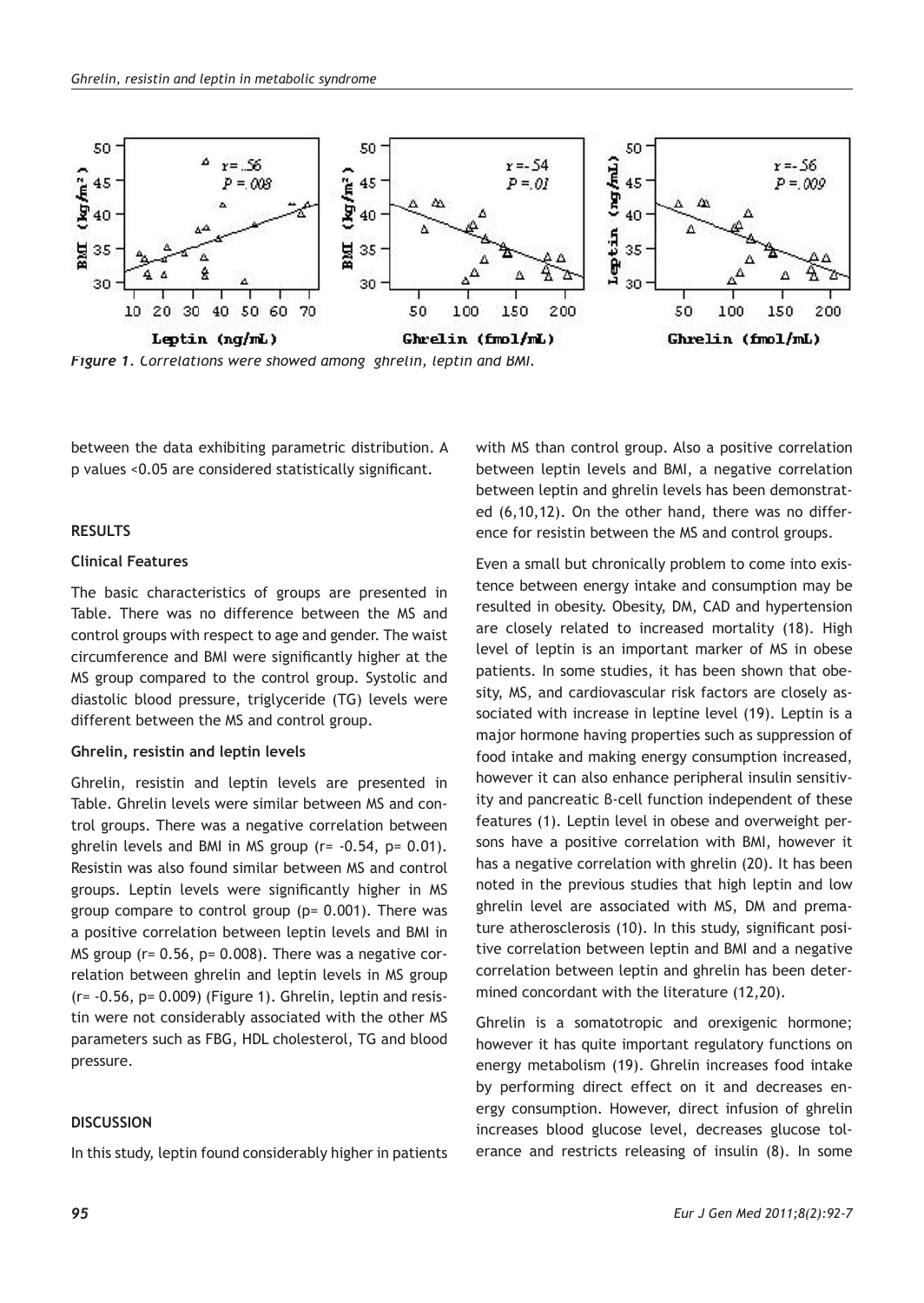studies, plasma ghrelin level in insulin-resistant obese individuals has been found lower than that of insulin sensitive ones and it has been shown that MS and DM are associated with ghrelin (10,16). Ghrelin level in many obese persons tends to be lower than that of underweight persons (16,21). It has been asserted that this condition might be an adaptive response to make weight decreased in obese persons (22). In this study, ghrelin was similar in patients with MS and healthy cotrols. In literature, a negative correlation between ghrelin level and BMI has been determined in both of obese and normal weight persons (8,20). In this study as well, we have demonstrated a considerable negative correlation between ghrelin and BMI in patients with MS. In previous studies, a negative relation between ghrelin concentration and waist circumference has been detected (22- 24). However, in our study, we were unable to detect a considerable negative correlation between ghrelin concentration and waist circumference in MS group.

Resistin is a peptide hormone secreted by adipose tissue and its effects on glucose and insulin metabolism are controversial (1,16). It has been stated that resistin could cause MS and obesity through increasing insulin resistance and metabolic enzyme transcription (14). Although some investigators claimed that resistin was associated with obesity and DM, this result could not been confirmed by the other studies (1). Recently published studies have claimed that inflammatory molecules in endothelial cells up regulate resistin secretion and that resistin may be an important marker for atherosclerosis in human (14,25). The relation between resistin concentration and increased coronary arterial calcification has been shown in a study performed in MS patients (26). Resistin concentration was found increased in a study performed in patients with acute coronary syndrome (14). In this study we have found that resistin levels were similar between MS and control groups. And also, any considerable relevant between parameters of MS and resistin level could not be demonstrated.

We have found that leptin levels in MS group were higher but ghrelin and resistin levels were similar to control group. Leptin had a positive correlation with BMI and a negative correlatin with ghrelin. Also these hormones were not considerably associated with the other MS parameters such as waist circumference, FBG, HDL cholesterol, TG and blood pressure. This study and further researches can be guidance for effective treatment of MS and obesity in the future.

#### *Acknowledgments*

*The author thanks Dr. Mohamed Mohy Amin and Dr. Hassan shawky for their skilful assistance in selection of participants and during clamp procedures of this study. Author is grateful for the cooperation and support of all patients who participated in this study.*

#### *REFERENCES*

- *1. Rabe K, Lehrke M, Parhofer KG, et al. Adipokines and insulin resistance. Mol Med 2008;14:741-51.*
- *2. Hamdy O, Ledbury S, Mullooly C, et al. Lifestyle modification improves endothelial function in obese subjects with the insulin resistance syndrome. Diabetes Care 2003;26:2119-25.*
- *3. Ukkola O and Bouchard C. Clustering of metabolic abnormalities in obese individuals: the role of genetic factors. Ann Med 2001;33:79-90.*
- *4. Matsuzawa Y, Funahashi T, Nakamura T. Molecular mechanism of metabolic syndrome X: contribution of adipocytokines adipocyte-derived bioactive substances. Ann N Y Acad Sci 1999;892:146-54.*
- *5. Kojima M and Kangawa K. Ghrelin: structure and function. Physiol Rev 2005;85:495-22.*
- *6. Luis DA, Aller R, Izaola O, et al. Influence of insulin resistance and adipocytokines on elevated serum alanine aminotransferase in obese patients. Arch Med Res 2008;39:110-14.*
- *7. Ukkola O, Pöykkö SM, Antero Kesäniemi Y. Low plasma ghrelin concentration is an indicator of the metabolic syndrome. Ann Med 2006;38:274-79.*
- *8. Nogueiras R, Tschöp MH, Zigman JM. Central nervous system regulation of energy metabolism: ghrelin versus leptin. Ann N Y Acad Sci 2008;1126:14-9.*
- *9. Wren AM, Seal LJ, Cohen MA, et al. Ghrelin enhances appetite and increases food intake in humans. J Clin Endocrinol Metab 2001;86:5992-95.*
- *10. Ukkola O, Poykko S, Paivansalo M, et al. Interactions between ghrelin, leptin and IGF-I affect metabolic syndrome and early atherosclerosis. Ann Med 2008;29:1-9.*
- *11. Savino F, Liguori SA. Update on breast milk hormones: leptin, ghrelin and adiponectin. Clin Nutr 2008;27:42-7.*
- *12. Schur EA, Cummings DE, Callahan HS, et al. Association of cognitive restraint with ghrelin, leptin, and insulin levels in subjects who are not weight-reduced. Physiol Behav 2008;93:706-12.*
- *13. Shintani M, Ogawa Y, Ebihara K, et al. Ghrelin, an endogenous growth hormone secretagogue, is a novel orexigenic peptide that antagonizes leptin action through the activation of hypothalamic neuropeptide Y/Y1 receptor pathway. Diabetes 2001;50:227-32.*
- *14. Chu S, Ding W, Li K, et al. Plasma resistin associated with myocardium injury in patients with acute coronary syndrome. Circ J 2008;72:1249-53.*